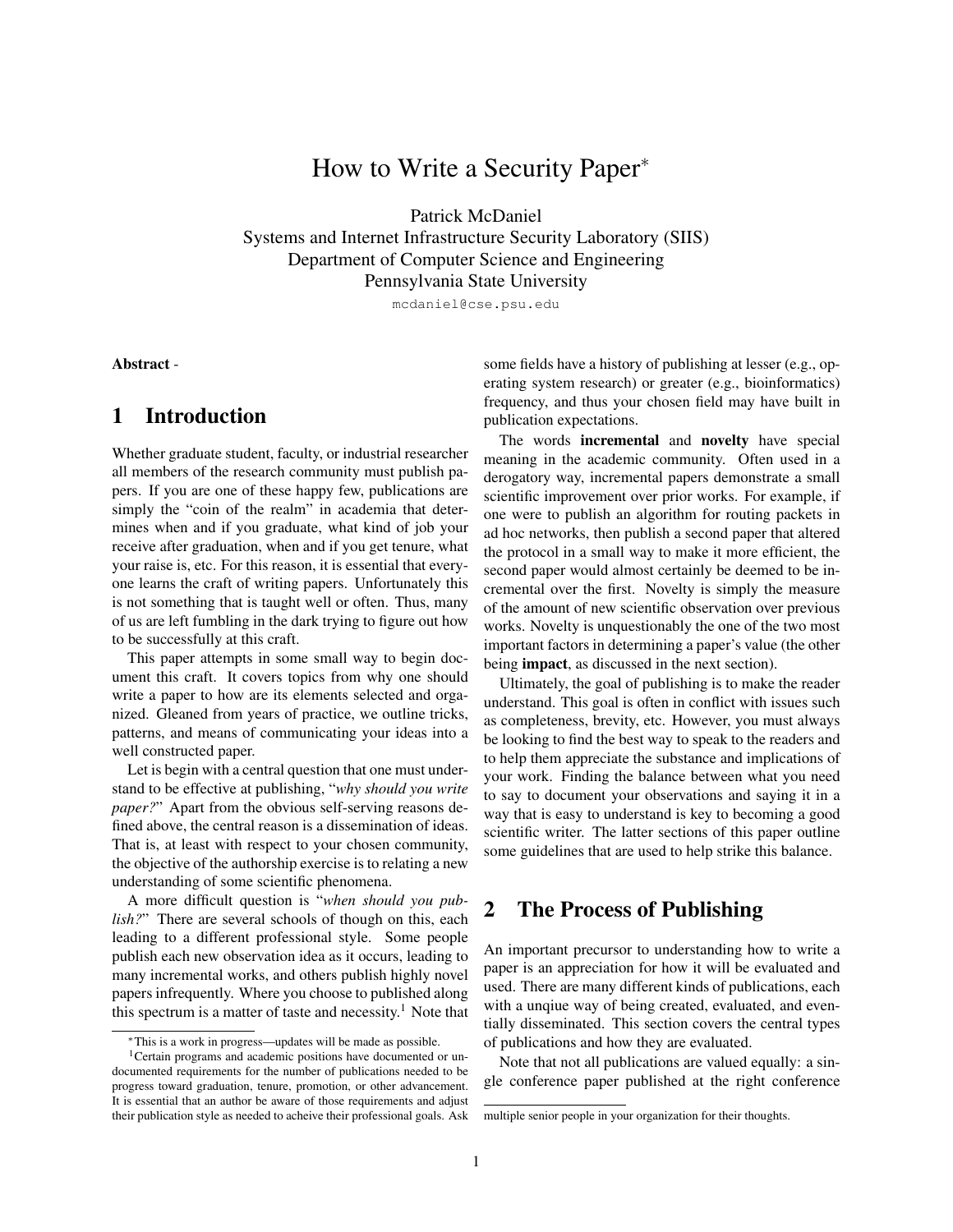containing an important idea can make a career. Conversely, a hundred papers published in lessor conferences may not be sufficient to land a good job or achieve tenure.

#### 2.1 Technical Reports

A technical report is a paper published by a organization or department. These documents are not a *peer reviewed*, which means that they are not evaluated for correctness or presentation beyond a cursory inspection. Because these are seen as "self-publications", these documents are generally not given much weight as scientific output.<sup>2</sup> Technical reports are generally disseminated freely from the parent institutions. However, it is sometimes the case technical reports are not distributed, such as the case where there are intellectual property considerations (e.g., the ideas are being evaluated for patenting or commercialization), or where the work will be submitted to a blind submission process (see below).

So why publish technical reports? First, technical reports are a way of disseminating results before they are mature enough for publication. Technical reports can be updated many times as the work matures toward eventual publication. The second reason to publish technical reports to develop a paper trail for your progress as a researcher. This is particularly important for graduate students and junior faculty, who will be making the case that they have an established *research agenda*. 3

Citations for technical reports generally look like this [1]:

Kevin Butler, Stephen McLaughlin, and Patrick Mc-Daniel. Rootkit-Resistant Disks. Technical Report NAS-TR-0089-2008, Network and Security Research Center, Department of Computer Science and Engineering, Pennsylvania State University, University Park, PA, USA, April 2008.

where the *technical report number* is NAS-TR-0089- 2008, the authors are Steve, Kevin,and Patrick, and the institution and date of initial creation are identified.

One school of thought in treating technical reports is to create a technical report when some preliminary version of the paper is ready and list those on your professional vita. As the research (and paper) matures, the report is updated. When the paper is accepted, the author generally replaces the technical report with conference version. Listing both a published and TR version of a paper on your vita is generally not viewed postively (some view this behavior as an attempt to "pad" a vita).

#### 2.2 Conference Papers

The main vehicle for publication in computer science is conferences. Conferences are meetings generally held once a year and attended by members of the specific community. For example, the USENIX Security Symposium<sup>4</sup> is held every year and publishes systems and applied papers in computer and network security. Most of the security community attend the conference and exchange ideas, listens to talks, socialize, etc. Attending conferences is absolutely essential to professional development (you need to be seen to become known).

Most of the time a conference's quality determines the professional value of the paper. In general, conferences in a particular field are considered first tier (the top conferences), second tier (solid conferences, but not as selective), and third tier (conference that are not very discerning). Again deciding where to submit your papers is a matter of taste and necessity. Note that some institutions will ignore some classes of papers in evaluating, for example, tenure cases.

Fourth tier conferences fulfill a special class. These conferences are set up to make money for the organizers, and are often held in desirable places such as Hawaii. The conferences generally accept papers without serious review (although they oten pretend to make an effort). Examples of papers that repeat the same sentence over and over for 10 pages [] or are based on random language generators [] represent some of the most entertaining lore in academia. The overwhelming number of these papers are simply garbage created by people gaming the system to create a bogus publication record or to use research money to pay for a vacation. *Having these papers on your resume is very, very dangerous professionally.* Submit and attend at your own peril.

One of measure of a conference is its selectivity. This is grossly measured in an acceptance rate, which is the percentage of submitted papers that re accepted. Generally the lower acceptance rate the better the conference. Be careful in looking only at this metric however, as some of the worst conferences receive many, many bad papers resulting a rather artificially low acceptance rate. First tier conferences have acceptance rates generally below 20%, but many of the best are below 10%.

While each conference has its own formula, most papers are judged based on the following criteria:

• Novelty - As mentioned above, novelty is a measure of how "new" the paper content is. A novel paper can identify a new problem, or address and old paper in

<sup>2</sup>There are many exceptions to this rule. Particularly in industrial research laboratories where ideas and systems often carry more weight than academic publications.

<sup>&</sup>lt;sup>3</sup>A research agenda is the body of work you pursue as a researcher. A research agenda that shows a coherent line of inquiry on a single or set of problems. Having many disconnected papers on different topics is generally viewed as less effective, but some have built substantial careers this way. The latter approach is much harder.

<sup>4</sup>A symposium is just another name for a conference.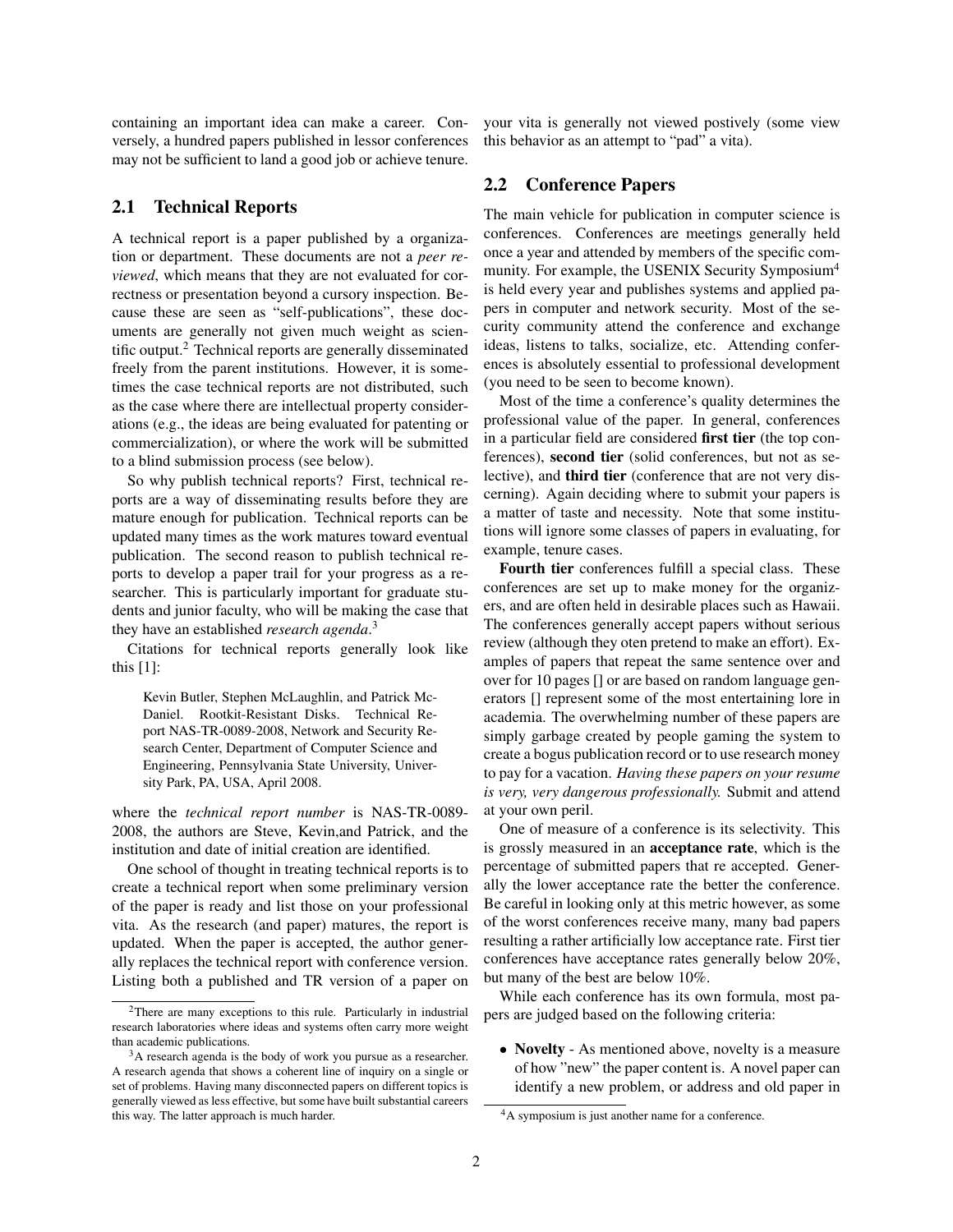a new way. Incremental (papers with little novelty) are difficult to publish.

- Importance Also known as impact, this measures the scale of the consequence of the result. For example, a paper outlining an attack on a widely used operating system may have tremendous importance (presumably because it affects many people). Similarly, a theoretical paper that identifies a faster algorithm for routing may impact the way that network devices are constructed.
- Correctness Correctness is the degree to which the science is correctly executed and the right conclusions drawn. Papers that use the wrong methodology, or incorrectly or inappropriately apply methodology will be deemed incorrect, and thus scientifically deficit, e.g., errors on proofs or misread data. Incorrect papers are almost universally rejected. Be safe, get it right.
- Presentation -
- **Relevance** Every venue, be it conference or journal or otherwise has a given "scope". The scope of the venue dictates the kinds or problems considered and the kinds of methodologies appropriate for submission. While there are sometimes exceptions, topics outside the scope of the venue will be discarded by the reviewers. Note that general conferences in topics like security are pretty flexible about scope, whereas smaller, more focused venues like workshops are less so.<sup>5</sup>
- Excitement Sometimes related to novelty, this is the measure of how timely the paper is. As I write this, topics in cellular phones, cloud computing and social networks are very timely—people get excited reading about these areas because they are popular and changing the way we interact with computational infrastructure. Thus, they make good paper because they naturally draw an audience. As these technologies mature (and more is known about them and the security they refer to), papers become less exciting.
- Overall This is cumulative score of the paper after taking into consideration all of the above elements. This is the score that is used in almost all deliberations in a program committee meeting.

Note that you do not need to have a high score in all elements to be published–a very innovative paper that is exciting can overcome limited problems with, for example, relevance or presentation. However, be warned: low novelty or low correctness is almost certainly deadly in all but the least competitive venues.

Almost all competitive conferences hold program committee meetings. The PC meetings almost follow a familiar pattern, with small variations. The program chair(s) will select a subset of papers to be evaluated that scored on average highly, were interesting, or where there was disagreement on the value of the paper. This set typically is about twice the size of the eventual program (e.g., if the conference typically accepts 25 papers, you can assume the PC will discuss 50 of them during the PC meeting). Over the course of the one or two day meeting, each of the papers will be discussed by the PC and a determination made. Note that this process is a social one, which often leads to conflict and compromise.<sup>6</sup>

One often has to be aware of the makeup of the program committee to be success. Know who is likely to receive your paper and make sure you understand their prior work in the area. Be sure to cite the relevant works of the PC memembers–almost every PC member will check to make sure of this even before they read the abstract.

Warning: Beware of conferences that accept far too many papers, have little or no quality control, and often are set to make money for the organizers. Such publications on a CV can often raise red-flags with employers or promotion comittees. Always understand the quality of the confernence before you submit. Remember, your publication acts as an implicit endorsement of the venue. For this reason, people who regularly publish at these venues are almost certainly going to be judged harshly.

#### 2.3 Workshop Papers

#### 2.4 Journal

2.5 Books

### 3 Structure

How much to write - the bell curve of writing

#### 4 Elements of a Paper

#### 4.1 Abstract

[2]

<sup>5</sup>The scope of the venue you are attempting to published in will almost certainly be defined on the accompanying website. When in doubt, contact the organizers/editors of the target venue.

<sup>6</sup>Pick up any conference proceedings and there will be at least one paper which does not have the same quality of the remaining papers. That paper is almost certainly the result of a compromise or one of the late papers accepted when the PC was tired.